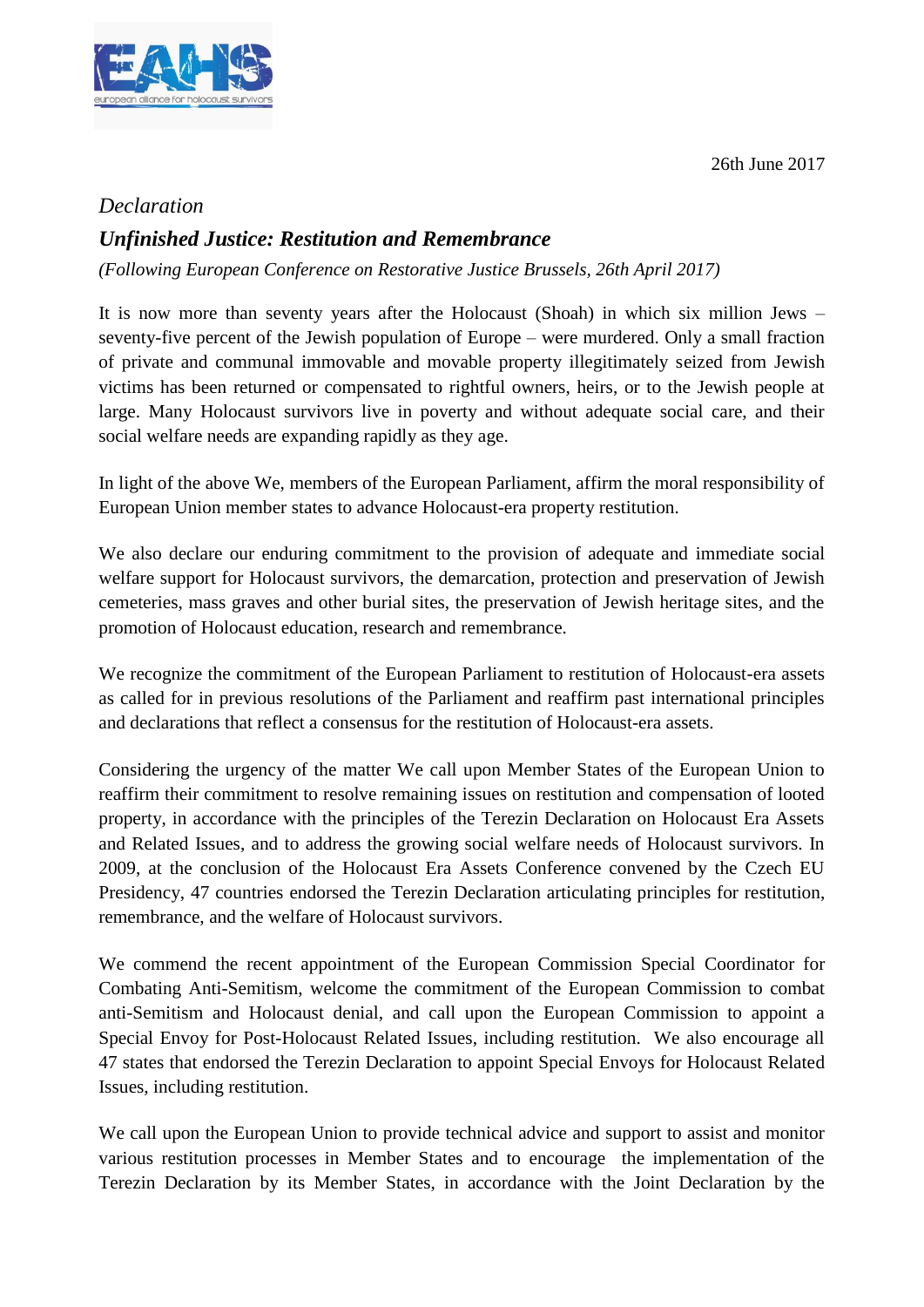

European Commission and the Czech Republic Presidency of the European Council in Prague on June 29, 2009.

## **List of signatories**

- 1. Lars Adaktusson(Sweden, EPP)
- 2. Jan Philipp Albrecht(Germany, Greens/EFA)
- 3. Petras Auštrevičius(Lithuania, ALDE)
- 4. Beatriz Becerra Basterrechea (Spain, ALDE)
- 5. Heinz K. Becker(Austria, EPP)
- 6. Bas Belder(Netherlands, ECR)
- 7. Brando Benifei(Italy, S&D)
- 8. Vilija Blinkevičiūtė(Lithuania, S&D)
- 9. Elmar Brok(Germany, EPP)
- 10. Reinhard Bütikofer(Germany, Greens/EFA)
- 11. Michel Dantin(France, EPP)
- 12. Tamás Deutsch (Hungary, EPP)
- 13. Esther de Lange(Netherlands, EPP)
- 14. Anneliese Dodds(UK, S&D)
- 15. Frank Engel (Luxembourg, EPP)
- 16. Tanja Fajon(Slovenia, S&D)
- 17. Fredrick Federley (Sweden, ALDE)
- 18. Christofer Fjellner(Sweden, EPP)
- 19. Monika Flašíková Beňová (Slovakia, S&D)
- 20. Knut Fleckenstein (Germany, S&D)
- 21. Eugen Freund(Austria, S&D)
- 22. Doru-Claudian Frunzulică(Romania, S&D)
- 23. Charles Goerens(Luxembourg, ALDE)
- 24. Ana Gomes(Portugal, S&D)
- 25. Nathalie Griesbeck(France, ALDE)
- 26. Enrique Guerrero Salom (Spain, S&D)
- 27. Marian Harkin(Ireland, ALDE)
- 28. Maria Heubuch(Germany, Greens/EFA)
- 29. Gunnar Hökmark (Sweden, EPP)
- 30. Brice Hortefeux (France, EPP)
- 31. Philippe Juvin(France, EPP)
- 32. Tunne Kelam(Estonia, EPP)
- 33. Petra Kammerevert(Germany, S&D)
- 34. Afzal Khan(UK, S&D)
- 35. Arndt Kohn(Germany, S&D)
- 36. Miltiadis Kyrkos(Greece, S&D)